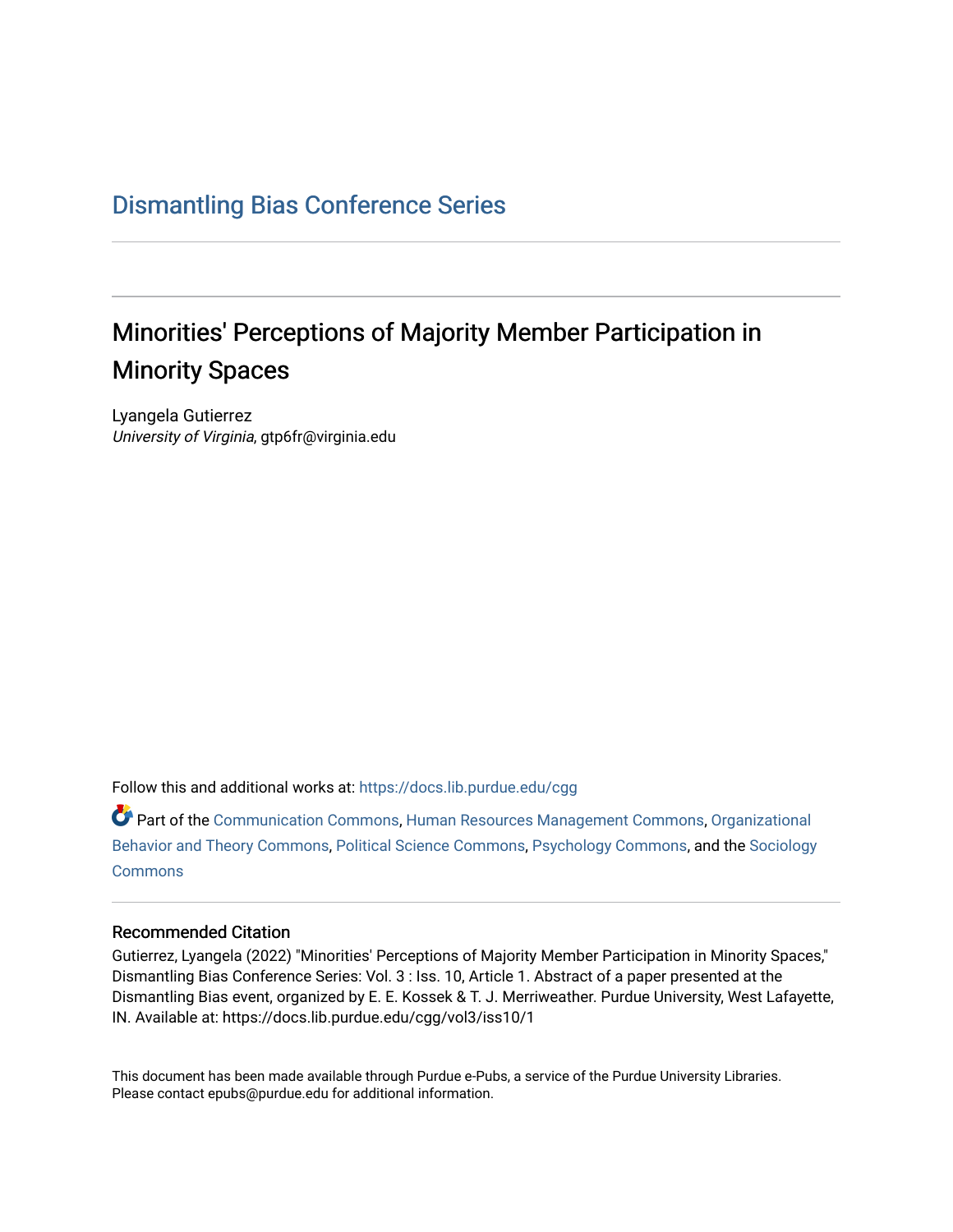Abstract

## **Minorities' Perceptions of Majority Member Participation in Minority Spaces**

 I term *minority spaces*, which are groups or spaces geared toward minorities (e.g., minority (Tajfel & Turner, 1979), inclusion (Jansen et al., 2014), and authenticity (Schamder & Sedikides, 2018) to test this idea (see Figure 1). Across four experiments, I show how different levels of involvement) in racial & gender affinity groups affect how racial minorities and women perceive perceive more invasiveness, anticipate less inclusion & feeling of a safe space, and are less willing to join the affinity group and organization. Study 2 builds upon this by manipulating the percentage of majority members in the affinity group (10-50%) and shows a significant linear attraction. In fact, having less than 30% Whites or men in the group is when the negative effects of majority member participation are attenuated. In Study 3, I manipulate the number of White This work investigates how minority observers perceive majority members' participation in what affinity groups). Motivating this work is a proposed solution to advancing organizational diversity  $\&$  inclusion efforts: engaging majority members, such as White men. The inherent assumption in the literature and in practice is that majority members' participation is helpful and received positively by minorities. However, I argue that majority members' participation has the potential to backfire and ironically perpetuate inequality. I draw from theories on social identity Whites' / men's participation (conceptualized as numerical presence and/or passive to active these groups. Study 1 manipulates presence (low, high) and finds that when there is a high number of Whites / men in a racial or gender affinity group, racial minorities and women trend, such that the higher the percentage of Whites / men in the group, the more perceived invasiveness and lower anticipated inclusion, and the lower affinity group and organizational men in a Women's affinity group leadership team. Results again demonstrate a significant linear trend: the more White men on the leadership team, the more perceived invasiveness White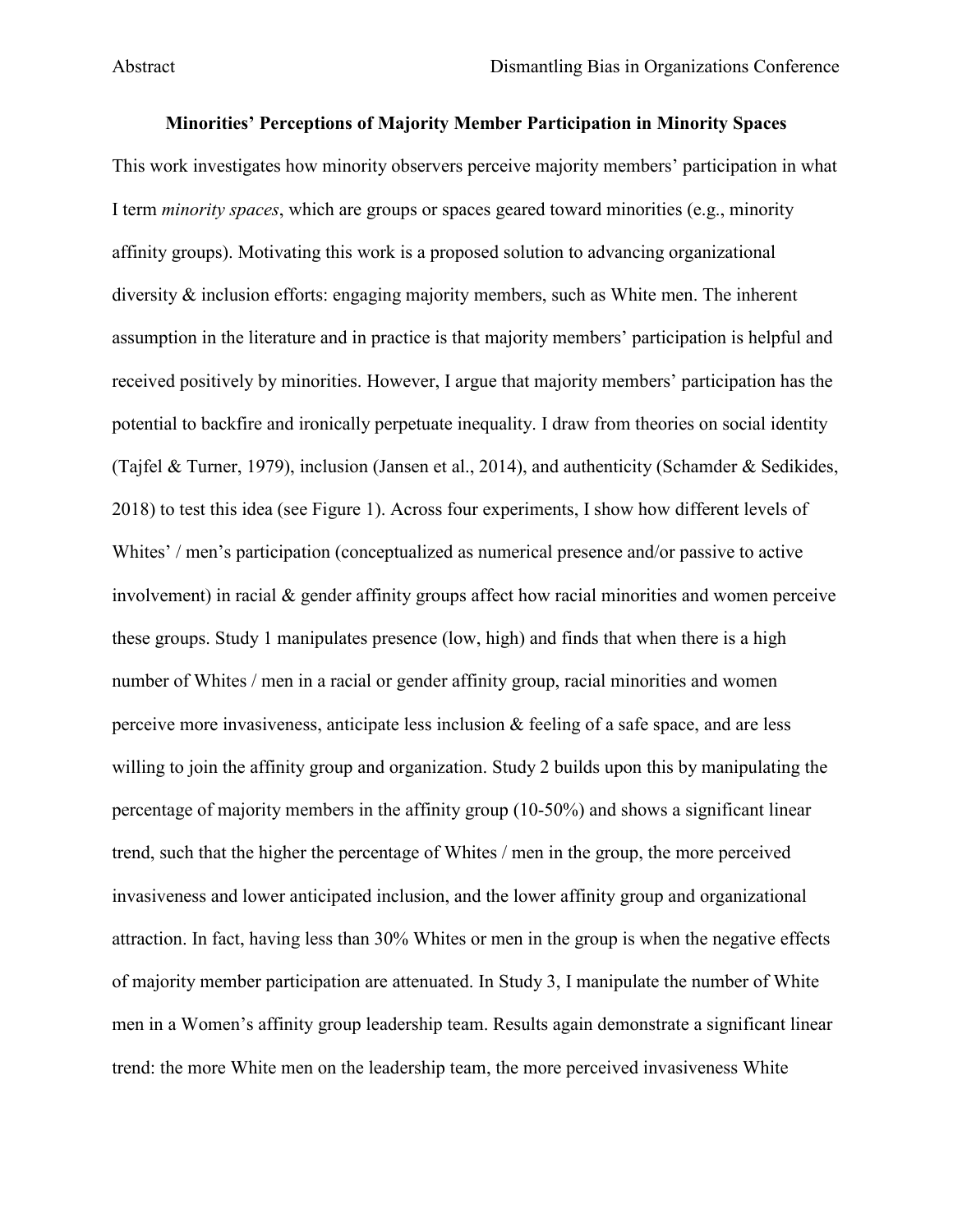demonstrates that passive involvement elicits the most negative effects in Black observers' in minority affinity groups is crucial to prevent diversity  $\&$  inclusion efforts from backfiring. organizations (e.g., minority affinity groups) may have for minorities—such as providing help or hinder minorities' participation in these groups. women feel, along with less anticipated inclusion  $\&$  safe space and less attraction to the group and organization. Finally, Study 4 contends with majority members' involvement in affinity groups—specifically White people in an Black/African American affinity group—and perceptions. The current results suggest that finding a balance in majority member participation Indeed, this research has clear practical implications in evaluating how certain efforts from majority members are perceived and determining subsequent actions that minority observers may take based on their reactions to this. Considering the benefits that minority spaces in networking opportunities, mentoring, and support—it is crucial to determine what factors may

Word count: 467 words.